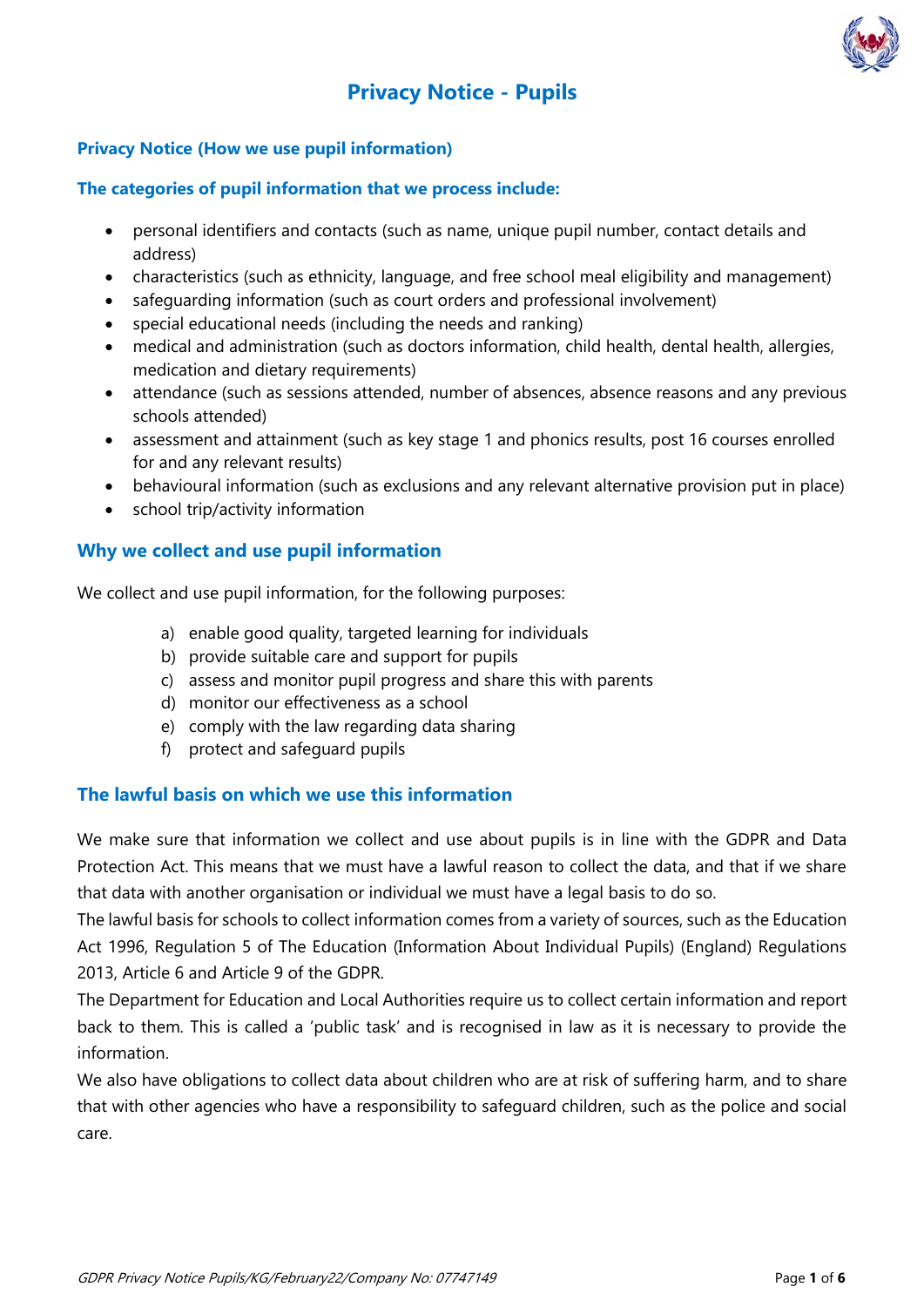

We also share information about pupils who may need or have an Education Health and Care Plan (or Statement of Special Educational Needs). Medical teams have access to some information about pupils, either by agreement or because the law says we must share that information, for example school nurses may visit the school. Counselling services, careers services, occupational therapists are the type of people we will share information, so long as we have consent or are required by law to do so.

In school we also use various third party tools to make sure that pupils best interests are advanced. This includes financial software to manage school budgets, which may include some pupil data. We may use systems to take electronic payments for school meals and other payments. We use software to track progress and attainment. We must keep up to date information about parents and carers for emergency contacts.

We also use contact information to keep pupils, parents and carers up to date about school and education-related events.

# **Collecting pupil information**

We collect pupil information via registration forms at the start of the school year or Common Transfer File (CTF) or secure file transfer from previous school settings.

Pupil data is essential for the schools' operational use. Whilst the majority of pupil information you provide to us is mandatory, some of it requested on a voluntary basis. In order to comply with the data protection legislation, we will inform you at the point of collection, whether you are required to provide certain pupil information to us or if you have a choice in this.

# **Storing pupil data**

We hold pupil data securely for the set amount of time shown in our data retention schedule. For more information on our data retention schedule and how we keep your data safe, please see [www.thriftwoodschool.com.](http://www.thriftwoodschool.com/)

# **Who we share pupil information with**

We routinely share pupil information with:

- Educational establishments that the pupil's attend after leaving us
- Essex and other Local Authorities
- The Department for Education (DfE)
- Exam Boards and Awarding Bodies
- School/College Transport Companies including Travel Training
- Arbor MIS (Management Information System) and Arbor Online Payment System
- NHS
- SEAX Trust
- My Concern safeguarding software
- Tapestry Online Learning Journal
- Earwig Online Assessment Platform
- Class Dojo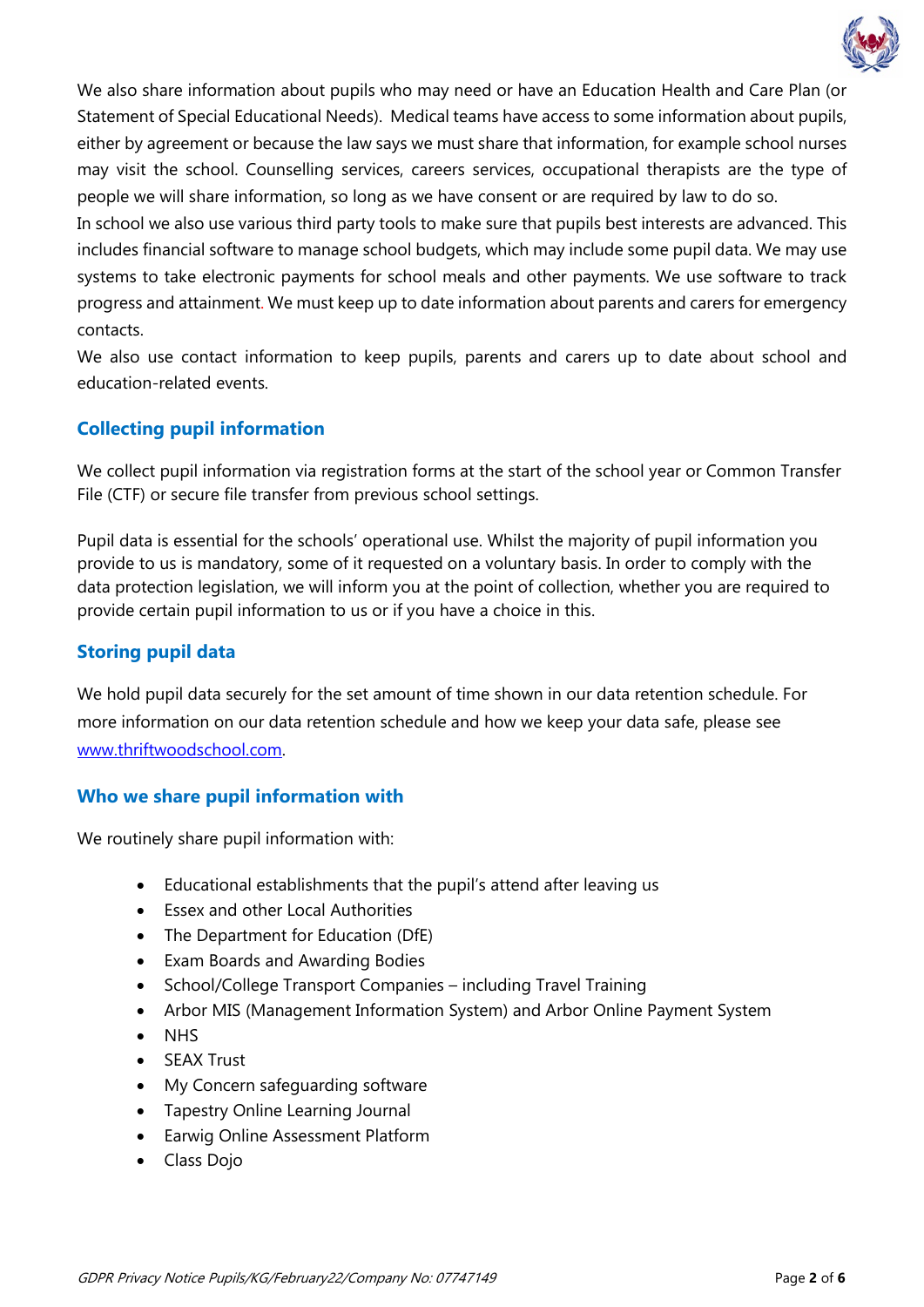

### **Why we regularly share pupil information**

We do not share information about our pupils with anyone without consent unless the law and our policies allow us to do so. When data is shared, it is transferred securely and must be stored in accordance with data protection law.

We share pupils' data with the Department for Education (DfE) on a statutory basis. This data sharing underpins school funding and educational attainment policy and monitoring.

We are required to share information about our pupils with the (DfE) under regulation 5 of The Education (Information about Individual Pupils) (England) Regulations 2013.

#### **Data collection requirements:**

To find out more about the data collection requirements placed on us by the Department for Education (for example; via the school census) go to [https://www.gov.uk/education/data-collection](https://www.gov.uk/education/data-collection-and-censusesfor-schools)[and-censusesfor-schools.](https://www.gov.uk/education/data-collection-and-censusesfor-schools)

#### **Youth support services**

#### **Pupils aged 13+**

Once our pupils reach the age of 13, we also pass pupil information to our local authority and / or provider of youth support services as they have responsibilities in relation to the education or training of 13-19 year olds under section 507B of the Education Act 1996.

This enables them to provide services as follows:

- youth support services
- careers advisers

The information shared is limited to the child's name, address and date of birth. However where a parent or guardian provides their consent, other information relevant to the provision of youth support services will be shared. This right is transferred to the child / pupil once they reach the age 16.

When data is shared, it is transferred securely and must be stored in accordance with data protection law.

#### **Pupils aged 16+**

We will also share certain information about pupils aged 16+ with our local authority and / or provider of youth support services as they have responsibilities in relation to the education or training of 13-19 year olds under section 507B of the Education Act 1996.

This enables them to provide services as follows:

- post-16 education and training providers
- youth support services
- careers advisers

For more information about services for young people, please visit our local authority website.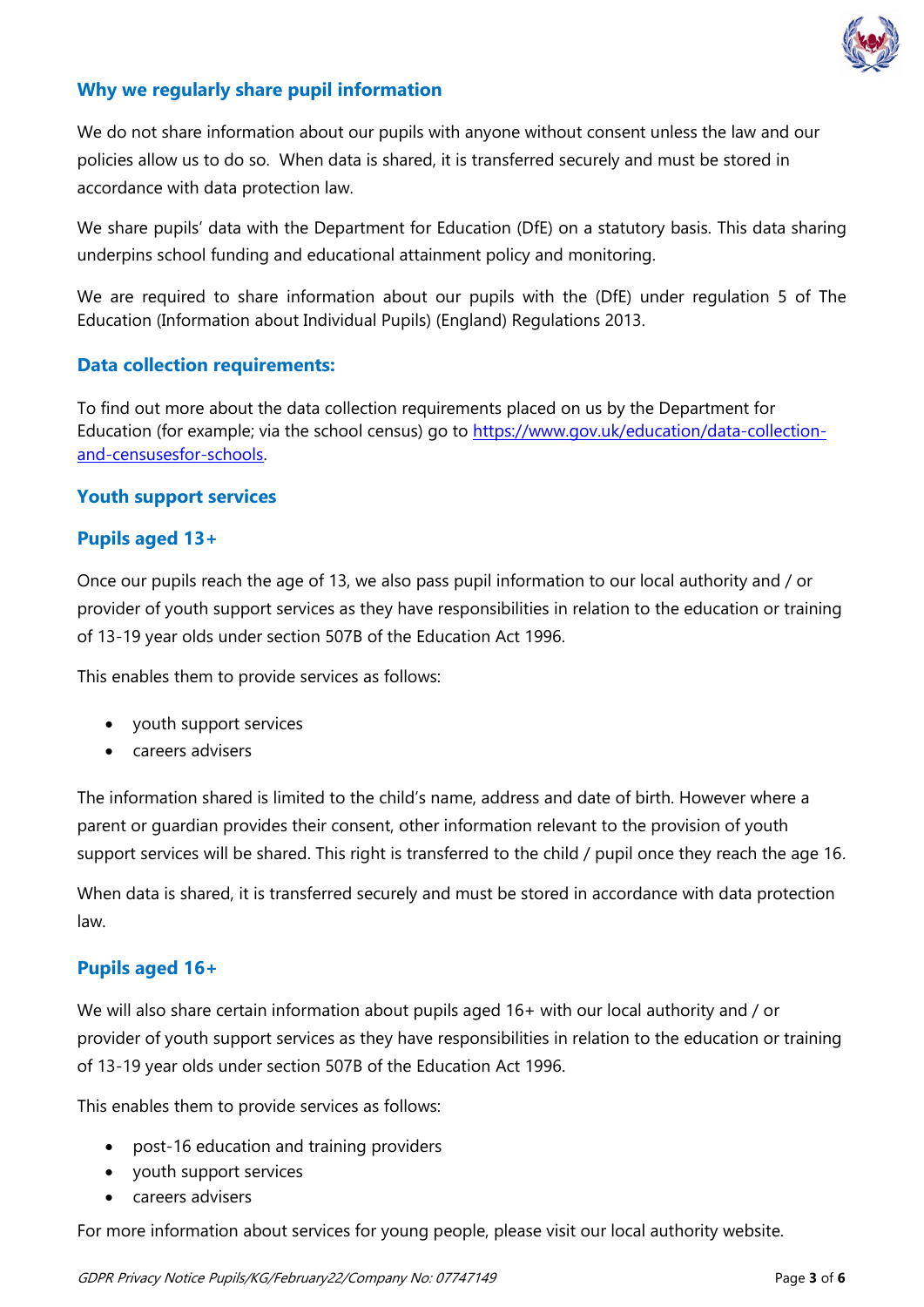

### **Department for Education**

The Department for Education (DfE) collects personal data from educational settings and local authorities via various statutory data collections. We are required to share information about our pupils with the Department for Education (DfE) either directly or via our local authority for the purpose of those data collections.

The annual Pupil School Census shares a variety of pupil information with the DfE under Regulation 5 of The Education (Information About Individual Pupils) (England) Regulations 2013.

All data is transferred securely and held by DfE under a combination of software and hardware controls, which meet the current government security policy framework.

For more information, please see 'How Government uses your data' section.

#### **Requesting access to your personal data**

Under data protection legislation, parents and pupils have the right to request access to information about them that we hold. To make a request for your personal information, or be given access to your child's educational record, contact the Data Lead at your own individual school setting.

You also have the right:

- to ask us for access to information about you that we hold
- to have your personal data rectified, if it is inaccurate or incomplete
- to request the deletion or removal of personal data where there is no compelling reason for its continued processing
- to restrict our processing of your personal data (i.e. permitting its storage but no further processing)
- to object to direct marketing (including profiling) and processing for the purposes of scientific/historical research and statistics
- not to be subject to decisions based purely on automated processing where it produces a legal or similarly significant effect on you

If you have a concern or complaint about the way we are collecting or using your personal data, you should raise your concern with us in the first instance or directly to the Information Commissioner's Office at [https://ico.org.uk/concerns/.](https://ico.org.uk/concerns/)

For further information on how to request access to personal information held centrally by DfE, please see the 'How Government uses your data' section of this notice.

#### **Withdrawal of consent and the right to lodge a complaint**

Where we are processing your personal data with your consent, you have the right to withdraw that consent. If you change your mind, or you are unhappy with our use of your personal data, please let us know by contacting the Data Lead at your own individual school setting.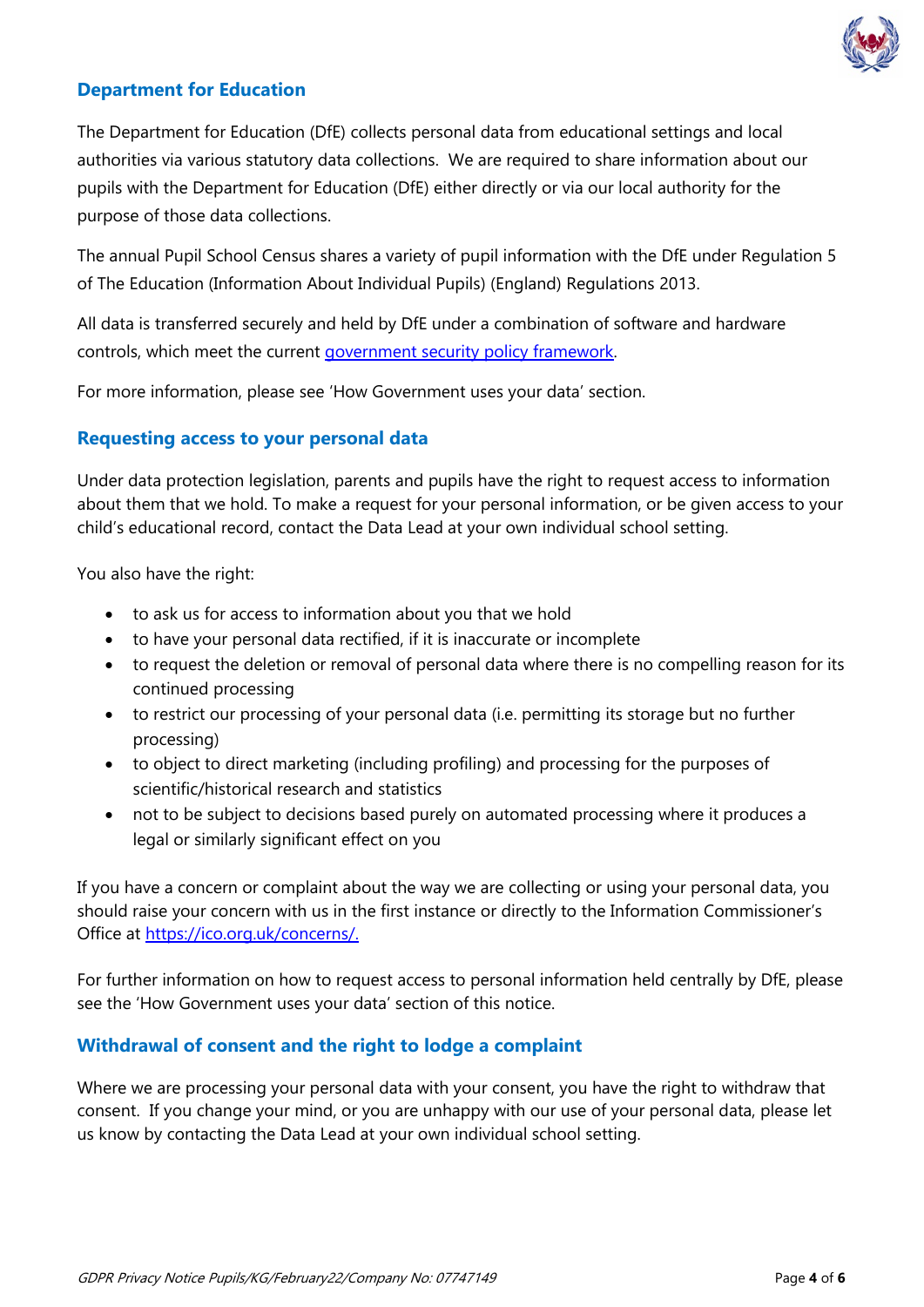

### **Last updated**

We may need to update this privacy notice periodically so we recommend that you revisit this information from time to time. This version was last updated on **9 th February 2022.**

#### **Contact**

If you would like to discuss anything in this privacy notice, please contact:

- 1. The Data Lead at your own individual school setting
- 2. The SEAX Trust: Fox Crescent, Chelmsford, Essex CM1 2BN Tel: 01245 963000
- 3. The Trust's Data Protection Officer: SBM Services Limited, 12 Park Lane Business Centre, Park Lane, Langham, Colchester, Essex CO4 5WR Telephone: 01206 67110

#### **How Government uses your data**

The pupil data that we lawfully share with the DfE through data collections:

- underpins school funding, which is calculated based upon the numbers of children and their characteristics in each school.
- informs 'short term' education policy monitoring and school accountability and intervention (for example, school GCSE results or Pupil Progress measures).
- supports 'longer term' research and monitoring of educational policy (for example how certain subject choices go on to affect education or earnings beyond school)

#### **Data collection requirements**

To find out more about the data collection requirements placed on us by the Department for Education (for example; via the school census) go to [https://www.gov.uk/education/data-collection](https://www.gov.uk/education/data-collection-and-censuses-for-schools)[and-censuses-for-schools.](https://www.gov.uk/education/data-collection-and-censuses-for-schools)

#### **The National Pupil Database (NPD)**

Much of the data about pupils in England goes on to be held in the National Pupil Database (NPD).

The NPD is owned and managed by the Department for Education and contains information about pupils in schools in England. It provides invaluable evidence on educational performance to inform independent research, as well as studies commissioned by the Department.

It is held in electronic format for statistical purposes. This information is securely collected from a range of sources including schools, local authorities and awarding bodies.

To find out more about the NPD, go to [https://www.gov.uk/government/publications/national-pupil](https://www.gov.uk/government/publications/national-pupil-database-user-guide-and-supporting-information)[database-user-guide-and-supporting-information.](https://www.gov.uk/government/publications/national-pupil-database-user-guide-and-supporting-information)